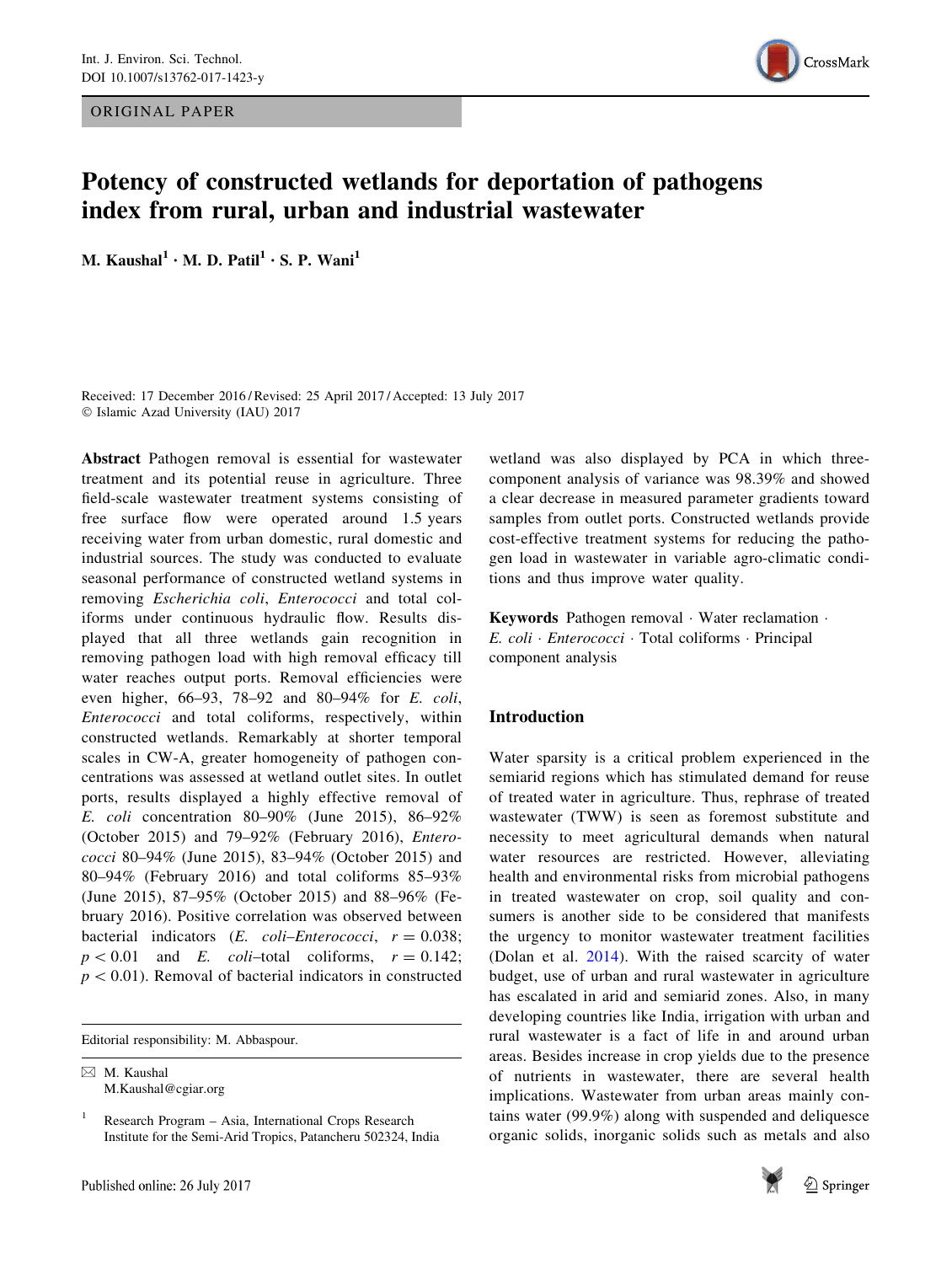microbial pathogens (Paranychianakis et al. [2015](#page-10-0)). There is a prevailing habit for the disposal of urban and rural wastewater into lakes and rivers or nearby surface water bodies with zero or minimal treatment which creates problems for the public. Groundwater injection contributes in a very less amount to improve water quality for agricultural purpose while behaving as environmental buffers (Li et al. [2016](#page-10-0)). However, population growth and extensive economic development imposed severe pressure on groundwater environment and becomes as great social concern (Wu et al. [2013\)](#page-11-0). On the other hand, effluents from industrial wastewater are fuelled by variety of contaminants such as acids, alcohols, fertilizers, salts, metals, dyes and pigment characterized with significantly higher values of chemical oxygen demand (COD), total suspended solids (TSS), total dissolved solids (TDS), ammoniacal nitrogen (AN). depending upon the source of generation (Li et al. [2013\)](#page-10-0). Complexity in industrial wastewater treatment arises mainly from the issues pertaining to volume of effluent, nature and concentration of pollutants and usually requires one or more processes of physical, chemical and biological methods which raised the overall treatment cost.

The presence of nutrients (nitrogen and phosphorus) in the treated wastewater boosted the plant production like natural water resources, but there is always a risk due to the presence of some microbial pathogens. The presence of pathogenic microorganisms is imperative in wastewater coming from different point sources and can allow an effective assessment of the treatment process and its reuse in agriculture. Escherichia coli are the common enteric bacterial genera found in wastewater and considered as major indicator of microbial pathogen along with Enterococci and Fecal coliforms (Ashraf [2015](#page-10-0)). Removal of these bacteria in treated wastewater does not necessarily guarantee the absence of pathogens as there may be always the chance of recycle while accumulating in the media. Thus, to impede transmission of many diseases, treatment of wastewater should comply with the microbiological quality (Lopez et al. [2010;](#page-10-0) Vivaldi et al. [2013\)](#page-10-0) to avoid unfavorable impacts on crop quality and productivity (Chen et al. [2008\)](#page-10-0).

Constructed wetlands (CWs) are denoted biologically engineered architectures which are designed to mimic natural wetlands to eliminate excessive nutrients like nitrates, phosphates, pollutants, toxic substances and pathogens from industrial and municipal wastewater through interactions involving wetland substrates, plants and associated microorganisms in a cost-effective, environmental and sustainable manner (Auvinen [2016](#page-10-0)). Numerous research studies have reported CWs as an attractive on-site domestic wastewater treatment system adopted preferably in rural small communities, decentralized regions and developing countries for effective removal of organic carbon (expressed as BOD, COD and TOC), heavy elements and pathogens (Maestre-Valero et al. [2013](#page-10-0)). It has also been demonstrated that in wetlands pathogens are physically eliminated and biodegraded by multitude of mechanisms, viz. sedimentation, natural die-off, UV inactivation, biofilm sorption and predation by protozoans and bacteriophages (Kaushal et al. [2016\)](#page-10-0). CWs are categorized free water surface (FWS) and subsurface flow (SSF) according to the flow of water in CWs. The latter is further categorized as subsurface vertical flow (SSVF) and subsurface horizontal flow (SSHF) constructed wetlands. Moreover, in earlier studies, utmost emphasis was given on constructed wetlands mainly used for urban sewage treatment. Also, the deportation microbial pathogens were generally qualitative and less quantitative. So this paper focuses on the three FWS wetland types receiving water from urban domestic, rural domestic and industrial sources under continuous hydraulic flow. The objectives of this investigation were directed toward seasonal detection of pathogenic bacteria and determination of caliber of CWs for the reduction of pathogens. Thus, in the present study, evaluation is extended to 1.5 years in order to better understand the long-term efficiency and potential stability of wetlands. The outcomes are useful to cater direct theoretical basis and practical experience in the feasibility application of running large-scale constructed wetland structures in the semiarid areas.

# Materials and methods

# Site description and constructed wetlands characterization

All the three constructed wetlands are located in southern part of Telangana state and belong to semiarid regions of southeastern India (Fig. [1](#page-2-0)). The mean annual temperature is  $26.7 \text{ °C}$ , the highest average temperature is 33.0  $\degree$ C (in the month of May), and the lowest average is  $21.6 \degree$ C (in the month of December). Average annual rainfall is 803 mm; August has the highest precipitation (163 mm), and December the lowest (3 mm). Constructed wetland A is located in RL-35 field of ICRISAT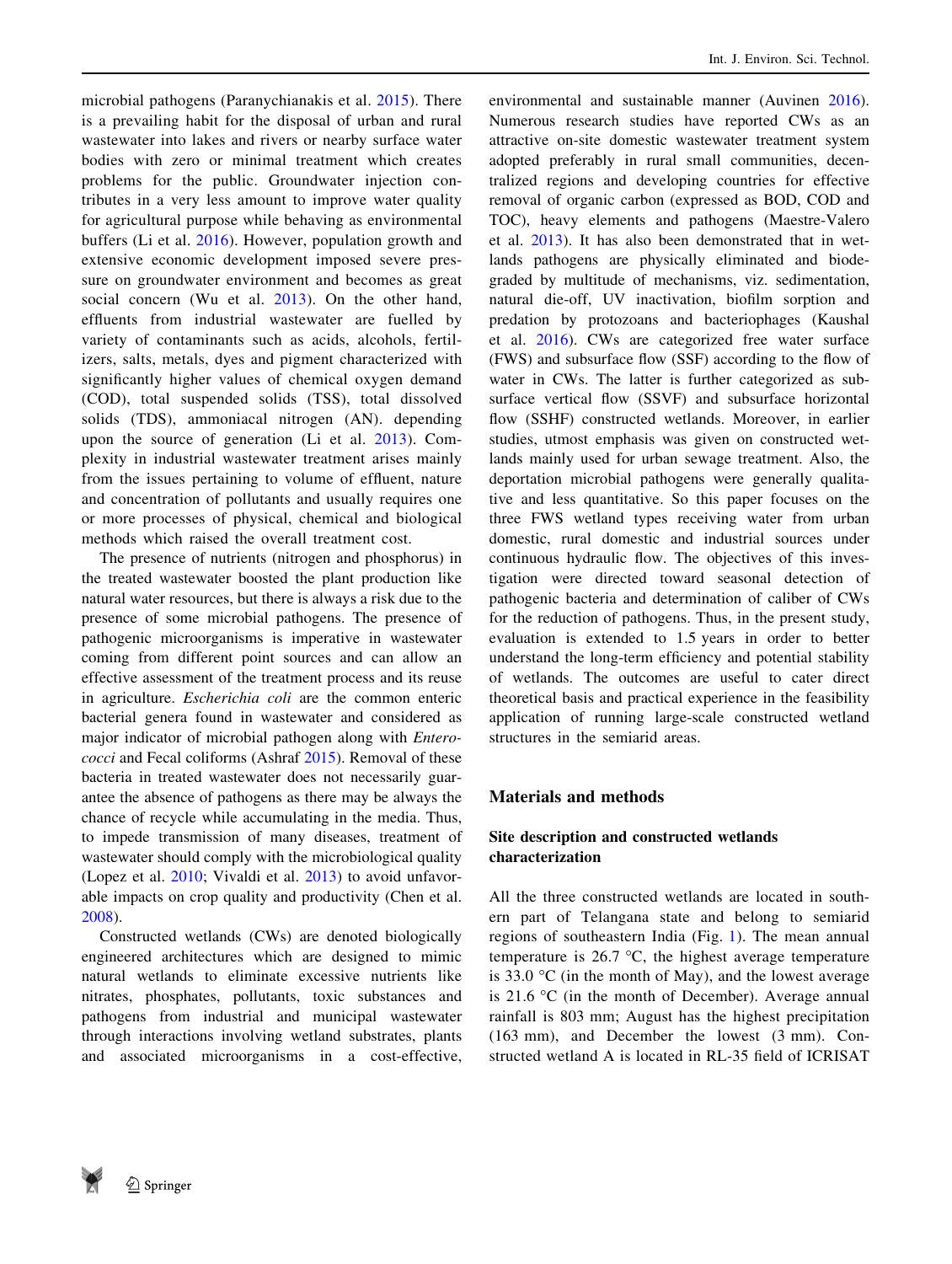<span id="page-2-0"></span>Fig. 1 Study area, sampling locations and basic structure of constructed wetlands



campus (17°29'22.10"N latitude 78°16'47.30"E longitude; elevation 548.64 m). It receives wastewater from nearby urban housing colony of approximately 500 households. Constructed wetland B is located in Kothapally village (17°22'34.92"N latitude 78°07'16.86"E

longitude; elevation 607.16 m). It has approximately 1800 inhabitants, arable and livestock smallholdings being the main economic ventures. Constructed wetland C is located in Medak district  $(17°39'47.23''N$  latitude 78°07'08.82"E longitude; elevation 500.78 m). It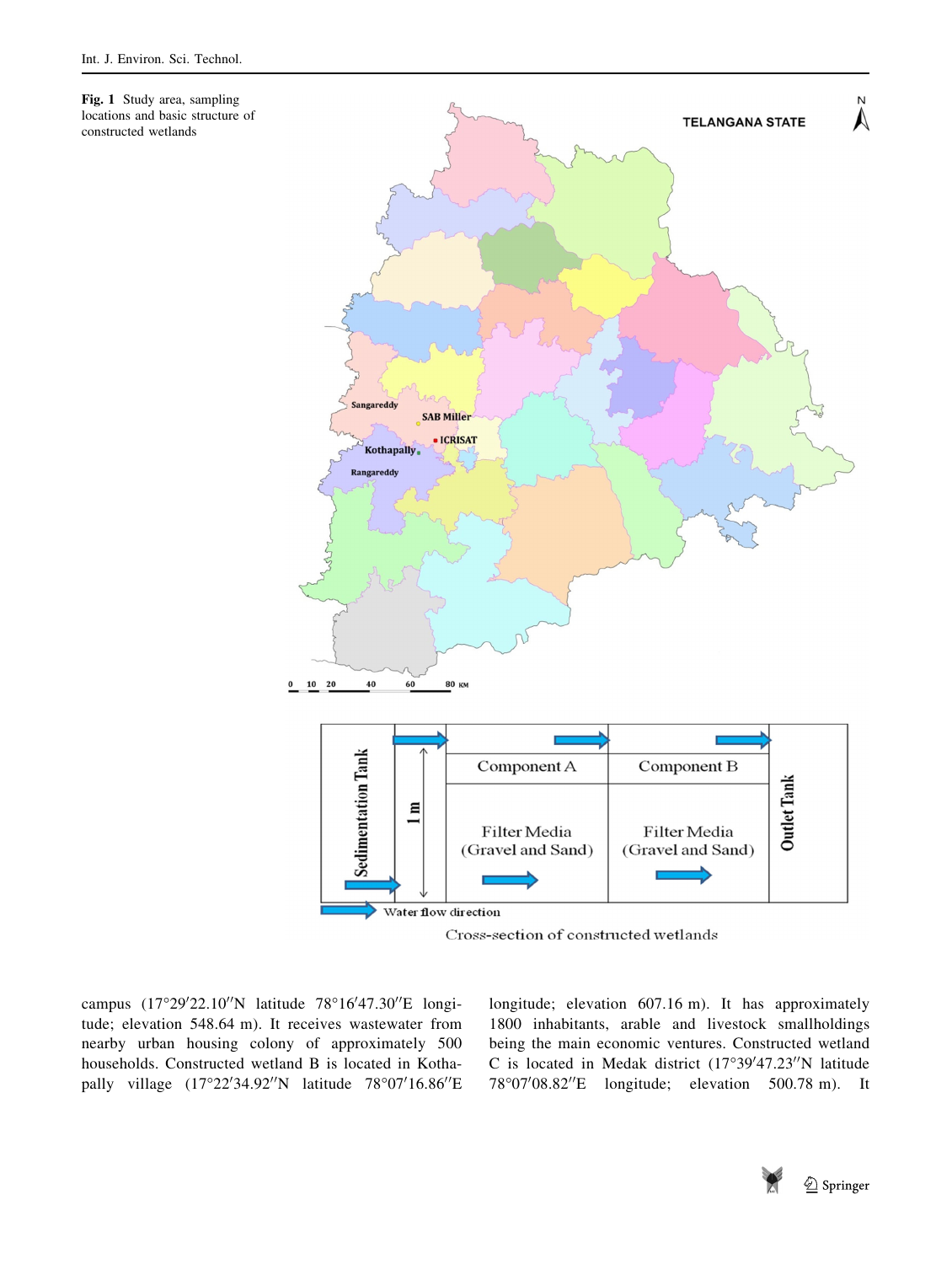| Constructed wetland             | <b>ICRISAT</b> campus<br>(domestic wastewater—urban)<br>$CW-A$ | Kothapally<br>(domestic wastewater—village)<br>$CW-B$ | Sabmiller<br>(industrial wastewater)<br>$CW-C$ |
|---------------------------------|----------------------------------------------------------------|-------------------------------------------------------|------------------------------------------------|
| Age (years)                     |                                                                |                                                       | 2                                              |
| Vegetation type                 | Typha latifolia, Canna Indica                                  | Typha latifolia, Canna Indica                         | Canna Indica, Napier                           |
| Vegetation coverage $(\%)$      | $\sim 80 - 90\%$                                               | $\sim 60 - 70\%$                                      | $\sim$ 70–80%                                  |
| Design                          | Open water                                                     | Open water                                            | Open water                                     |
| Column water depth (m)          | $\sim 0.5 - 1$                                                 | $\sim 0.5 - 1$                                        | $\sim 0.5 - 1$                                 |
| Hydraulic flow                  | Continuous                                                     | Continuous                                            | Continuous                                     |
| Hydraulic residence time (days) | 4                                                              | 2.5                                                   | 2.5                                            |
| Contributing farm land (ha)     | 1.5                                                            |                                                       | 1.5                                            |

Table 1 General characteristics of the three constructed wetlands

receives wastewater from a beer manufacturing industry (Sabmiller India Pvt. Ltd.). This study examined the comparison of three free surface flows (FSF), viz. constructed wetlands (CWs) A (receiving domestic wastewater from urban), B (receiving domestic wastewater from rural) and C (receiving wastewater from industrial) for removal efficacy and periodic changes of pathogens. All the three CWs are receiving continuous wastewater flow with hydrologic residence time (HRT) ranging from about 3–5 days and differed in various parameters such as age, shape and catchment area (Table 1). Wetlands A and B have two components arranged horizontally; each represented monoculture systems with emergent vegetation of Typha latifolia and Canna indica. However, wetland C has single component with multispecies systems of Napier and C. indica as the dominant vegetation. The inflow, outflow and vegetation densities were similar at all three CWs; the influent and effluent flow rates were relatively constant.

# Sampling

Sampling frequency was at 15-day interval for CWs A–C between periods of (November 2014–April 2016). Eleven samples were collected in each interval: 4 from CW-A and 3 each from CW-B and CW-C. The sampling locations are shown in Fig. [1.](#page-2-0) Grab water samples were collected from inlet and outlet in sterile 1-L plastic cans and transported to laboratory where they were processed by gravity sedimentation.

# General water quality characterization and microbiological analysis

All these samples were analyzed for pH, EC, total suspended solids (TSS), total nitrogen (TN), total



phosphorus (TP), nitrate—N, dissolved oxygen (DO) and

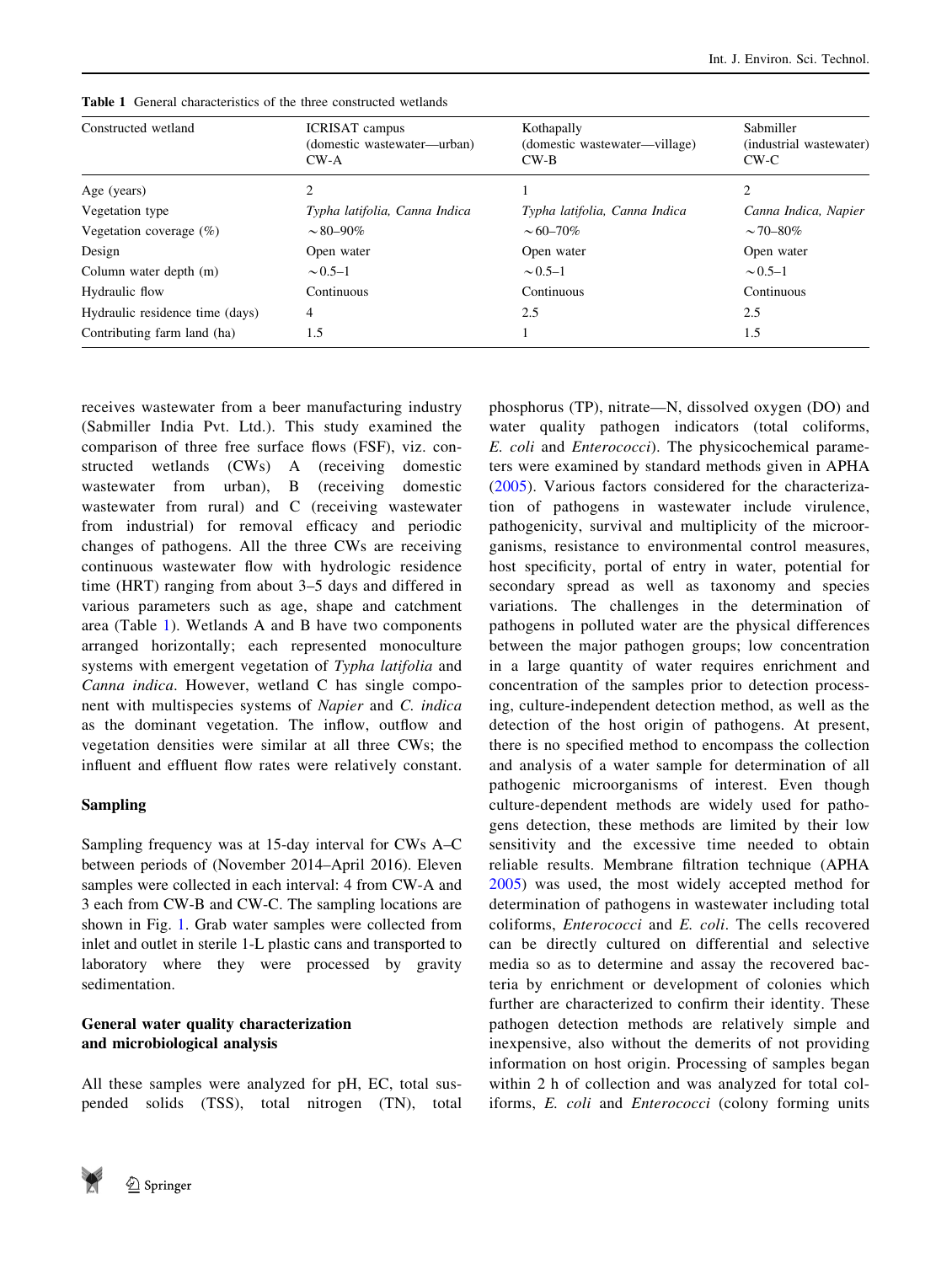| Constructed wetland parameters  | <b>ICRISAT</b> campus<br>(domestic wastewater—urban)<br>$CW-A$ | Kothapally<br>(domestic wastewater—village)<br>$CW-B$ | Sabmiller<br>(industrial wastewater)<br>$CW-C$ |
|---------------------------------|----------------------------------------------------------------|-------------------------------------------------------|------------------------------------------------|
| pH                              | $7.2 \pm 0.2$                                                  | $7.8 \pm 0.6$                                         | $8.2 \pm 0.6$                                  |
| $EC$ ( $dS/m$ )                 | $1.3 \pm 0.4$                                                  | $1.2 \pm 0.1$                                         | $1.5 \pm 0.1$                                  |
| $TSS$ (mg/l)                    | $212.4 \pm 102.7$                                              | $208.6 \pm 113.7$                                     | $252.7 \pm 119.8$                              |
| $TN$ (mg/l)                     | $6.9 \pm 2.3$                                                  | $7.6 \pm 1.9$                                         | $8.2 \pm 2.2$                                  |
| $TP \text{ (mg/l)}$             | $0.7 \pm 0.2$                                                  | $0.9 \pm 0.2$                                         | $0.5 \pm 0.1$                                  |
| Nitrate— $N$ (mg/l)             | $8.2 \pm 0.8$                                                  | $9.6 \pm 0.6$                                         | $10.2 \pm 0.7$                                 |
| Dissolved oxygen<br>(mg/l)      | $6.9 \pm 1.2$                                                  | $7.7 \pm 1.4$                                         | $5.2 \pm 0.9$                                  |
| $E.$ coli (cfu/100 ml)          | $602 \pm 212$                                                  | $619 \pm 112$                                         | $312 \pm 202$                                  |
| <i>Enterococci</i> (cfu/100 ml) | $2194 \pm 369$                                                 | $3012 \pm 324$                                        | $2268 \pm 264$                                 |
| Total coliforms (cfu/100 ml)    | $5698 \pm 658$                                                 | $6289 \pm 435$                                        | $4321 \pm 567$                                 |

**Table 2** Water quality parameters from three studied constructed wetlands; mean  $\pm$  standard deviation;  $n = 4$  per location

(cfu) per 100 ml) by membrane filtration technique (APHA [2005\)](#page-10-0). Appropriately diluted  $(10^{-3} - 10^{-7})$  sample (100 ml in volume) volumes, in triplicate, were filtered and data presented are the mean of three independent determinations. To examine shorter-term temporal variability (days and weeks), total coliforms, E. coli and Enterococci were determined on samples taken over five consecutive days for CW-C. These samples were collected and examined following the methods described above. Data for differences in water quality parameters between influent and effluent for each CW were analyzed statistically.

### Results and discussion

### Water characteristics

Average water quality parameters of three constructed wetlands are shown in Table 2. pH and EC ranged from 7.2–8.2 and 1.2–1.5 dS/m, respectively. Solids (TSS) concentration ranged from 208 to 252 mg/l primarily removed through the method of settling and interception (Jenkins et al. [2015\)](#page-10-0). Aggregation, sedimentation as well as size of wetland also influence the removal of suspended solids. Mean values at inlet and outlet ranged from 6.9 to 8.2 mg/l (TN) and 8.2 to 10.2 mg/l (nitrate— N) which are influenced by the microbial-mediated nitrification process. Average concentration of TP ranged from 0.5 to 0.9 mg/l, and removal process includes biomass accretion and also particle size distribution in

wetland media. Average dissolved oxygen ranged from 5.5 to 7.2 mg/l with significant removal in all the three wetlands.

### Microbiological analysis

#### E. coli

Escherichia coli concentration of input and output locations of three constructed wetlands is shown in Fig. [1.](#page-2-0) Escherichia coli concentration varied widely for a period of 18 months with no clear temporal trends. Escherichia coli concentration in wetland inputs ranged from 90 to 1430 cfu/100 ml. Escherichia coli concentrations in wetland outflows ranged from 28 to 320 cfu/ 100 ml with average 67–242 cfu/100 ml (Fig. [2\)](#page-5-0). CW-A had highest (798 cfu/100 ml) and lowest (410 cfu/ 100 ml) concentrations of E. coli inputs with a removal 93% (highest) and 82%, respectively, until water reached outlet ports. Although CW-A also acquires lower removal efficacy of 77% with an average of 87% during whole sampling period. CW-B receives highest average E. coli input concentration (1189 cfu/100 ml), while CW-C had lowest average input (241 cfu/100 ml). However, removal efficiencies in both ranged from 75 to 83% (CW-B) and 66–77% (CW-C). In CW-A, CW-B and CW-C, possible sources of bacteria indicate shedding from human feces, live stocks and wildlife (Diaz et al. [2010\)](#page-10-0). Significant reduction ( $p < 0.05$ ) of E. coli concentration in output was observed as compared to input in all the three constructed wetlands during whole

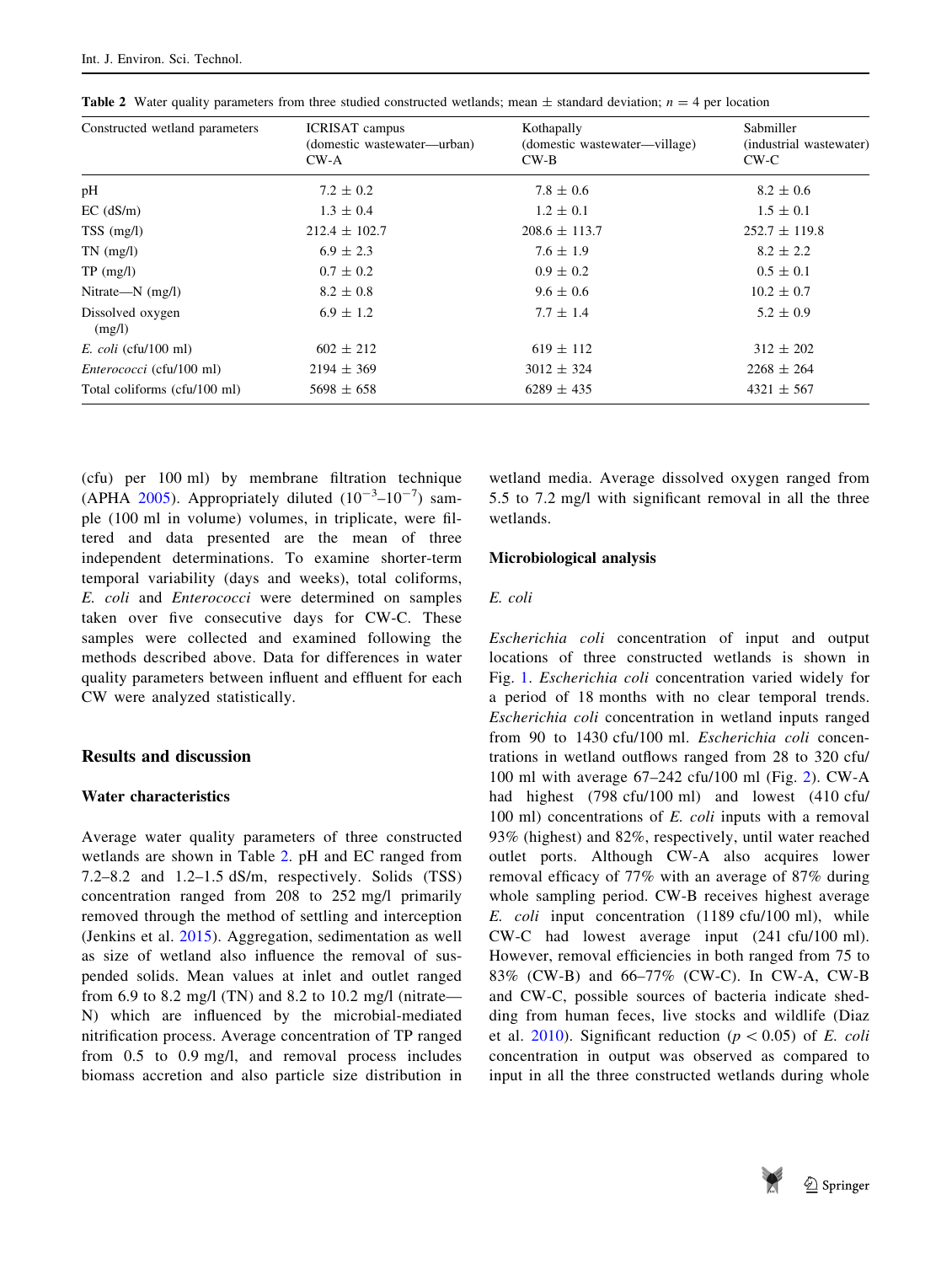<span id="page-5-0"></span>

Fig. 2 E. coli concentration of three constructed wetlands at input and output sites with percent removal efficacy



Fig. 3 *Enterococci* concentration of three constructed wetlands at input and output sites with percent removal efficacy

sampling period. Considering input and output concentrations, E. coli removal efficiencies ranged from 68 to 93% with an average of 87% (CW-A), 79% (CW-B) and 71% (CW-C) which are in agreement with previous studies (Harmel et al. [2013\)](#page-10-0) where removal efficiency was 80%.

### Enterococci

Constructed wetlands receive Enterococci concentration that ranged from 962 to 9236 cfu/100 ml with highest average of 6462 cfu/100 ml (CW-B); however, CW-C had lowest average input (2867 cfu/100 ml). Enterococci

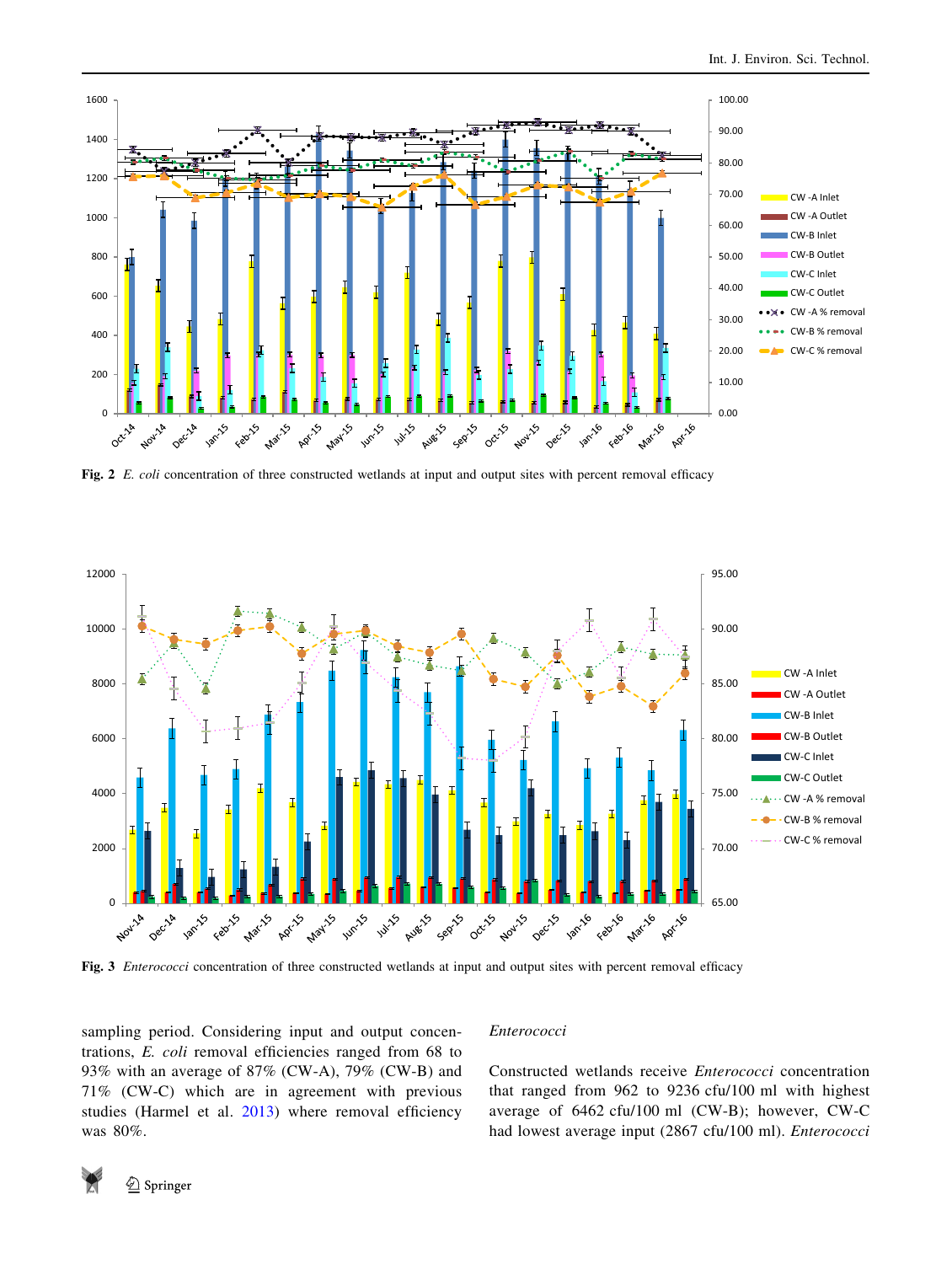

Fig. 4 Total coliforms concentration of three constructed wetlands at input and output sites with percent removal efficacy

concentrations in wetland outflows ranged from 198 to 954 cfu/100 ml with average 418 to 786 cfu/100 ml (Fig. [3](#page-5-0)). Similar to  $E$ . *coli*, significant reduction  $(p \lt 0.05)$  of *Enterococci* concentration in output was observed with removal efficiencies that ranged from 85 to 92% (CW-A), 83 to 90% (CW-B) and 78 to 91% (CW-C). Average removal efficiency in CW-A and CW-B is equal (88%), however CW-C had an average reduction of 85%. These results are in confirmation with those reported in earlier studies which also showed greater (80%) removal efficiencies of Enterococci (Vymazal [2005\)](#page-10-0).

### Total coliforms

Total coliforms concentration ranged from 6530 to 34,926 cfu/100 ml in three constructed wetland inflows (Fig. 4). Inlet water load of total coliforms was correlated with outflow, and observed significant removal  $(p \lt 0.05)$  ranged from 432 to 4326 cfu/100 ml. CW-A inlet load ranged from 9954 having 84% removal efficiency to 22,348, whereas 91% removal was observed in outlet samples. CW-B inlet ports had higher number with peak value of 34,926 cfu/100 ml, whereas 94% removal takes place in outflow; however, lowest inlet was 20,962 cfu/100 ml conferring removal of 80% total coliforms. CW-C receives highest (14,635 cfu/100 ml) and lowest (6530 cfu/100 ml) with reduction of 88 and 85%, respectively. Percentage removal efficiencies

varied from 75 to 96% with average that ranged from 85 (CW-A) to 90% (CW-C) due to sedimentation which is considered as important mechanism for removal of coliforms in ecological treatment systems (Wahyuni [2015](#page-10-0)). Also suspended matters play a critical role in retaining and attaching about 25% coliforms in wastewater treatment effluents (Weinrich et al. [2010](#page-11-0)).

Despite high variability of inlet microbial load (E. coli, Enterococci and total coliforms) in CW-A, CW-B and CW-C, it was interestingly observed that inlet contamination does not influence the frequency of reduction at outlet ports. Therefore, at low inlet concentration of microbial load, a high reduction is possible and vice versa. However, results showed that all the three constructed wetlands assessed in this study confirmed removal efficiency of microbial loads at acceptable limits despite the types of wastewater (rural and urban domestic, industrial) they receive.

### Concentration variability of bacterial indicators

In CW-A (located in ICRISAT campus), more intensive water sampling was carried out (daily) to assess concentration variability of bacterial indicators at shorter temporal scales (Fig. [5](#page-7-0)). Over 5-day period, minimum and maximum E. coli concentrations at input sites ranged from 398 to 528 cfu/100 ml (June 2015), 368 to 582 cfu/100 ml (October 2015) and 298 to 422 cfu/ 100 ml (February 2016). In outlet ports, results displayed

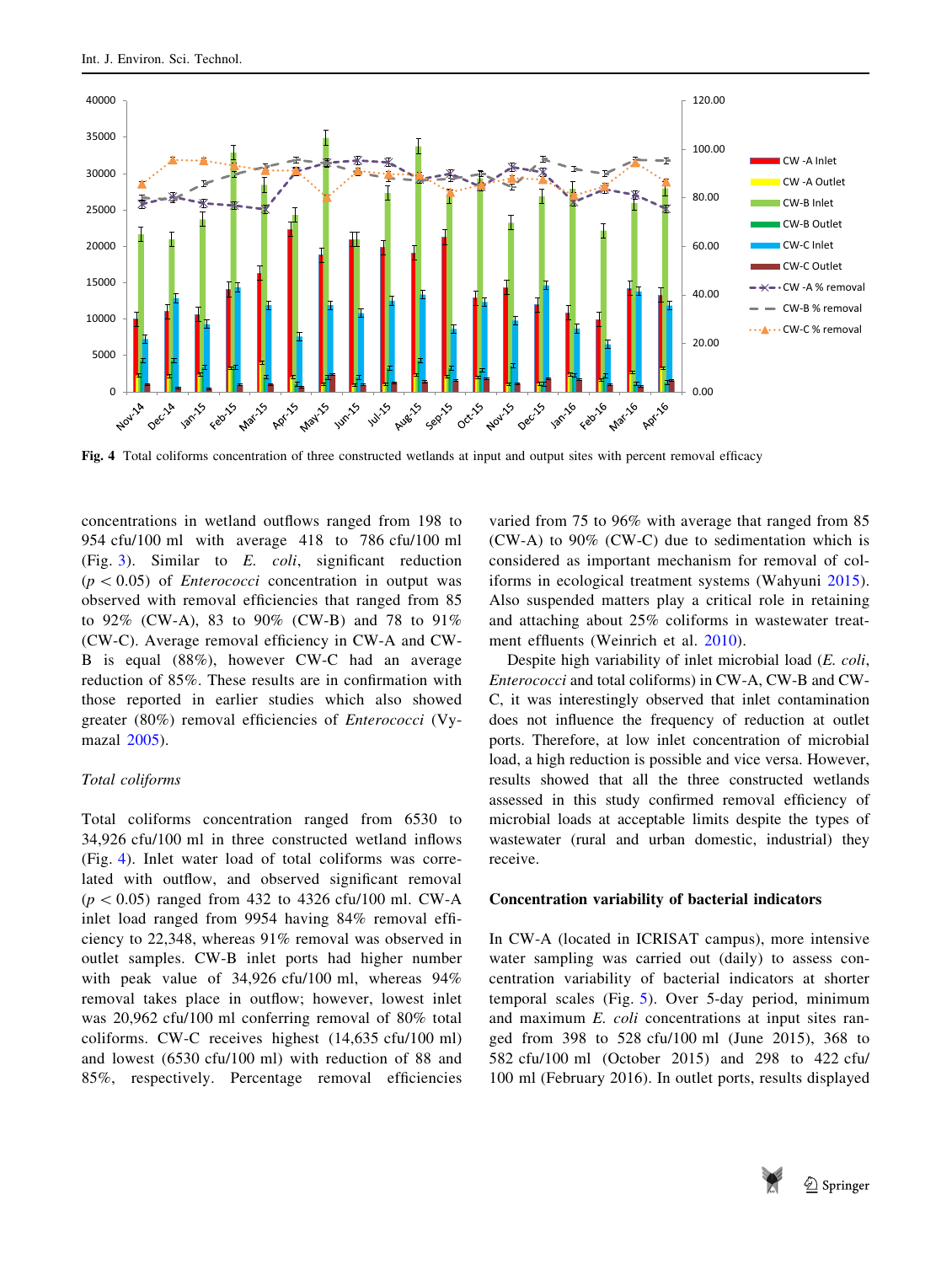<span id="page-7-0"></span>Fig. 5 Changes in E. coli, Enterococci and total coliforms concentration over 5 days for three different sampling periods (during June 2015, October 2015 and February 2016)



a highly effective removal of E. coli concentration, i.e., 80–90% (June 2015), 86–92% (October 2015) and 79–92% (February 2016). Similar results were obtained with *Enterococci* where removal efficacies at output sites ranged from 80 to 94% (June 2015), 83–94% (October 2015) and 80–94% (February 2016). Daily minimum and maximum removal efficiencies of total coliforms concentration over 5-day period at the output sites ranged from 85 to 93% removal efficiency (June 2015), 87 to 95% removal efficiency (October 2015) and 88 to 96% removal efficiency during February 2016. Bacterial diversity in wastewater coming from potential sources of urban colony in CW-A resulted in variability at input ports. Greater homogeneity of bacterial concentration was assessed at wetland outlet sites due to removal processes and mixing of waters across the wetlands (Jenkins et al. [2012\)](#page-10-0). Results also demonstrated establishment of adequate sampling frequency to precisely characterize the removal of bacterial indicators in constructed wetlands.

# Relationship between bacterial indicators (E. coli, Enterococci and total coliforms)

PCA was used for analysis of ordination for the measured bacterial indicators. Conclusions derived from

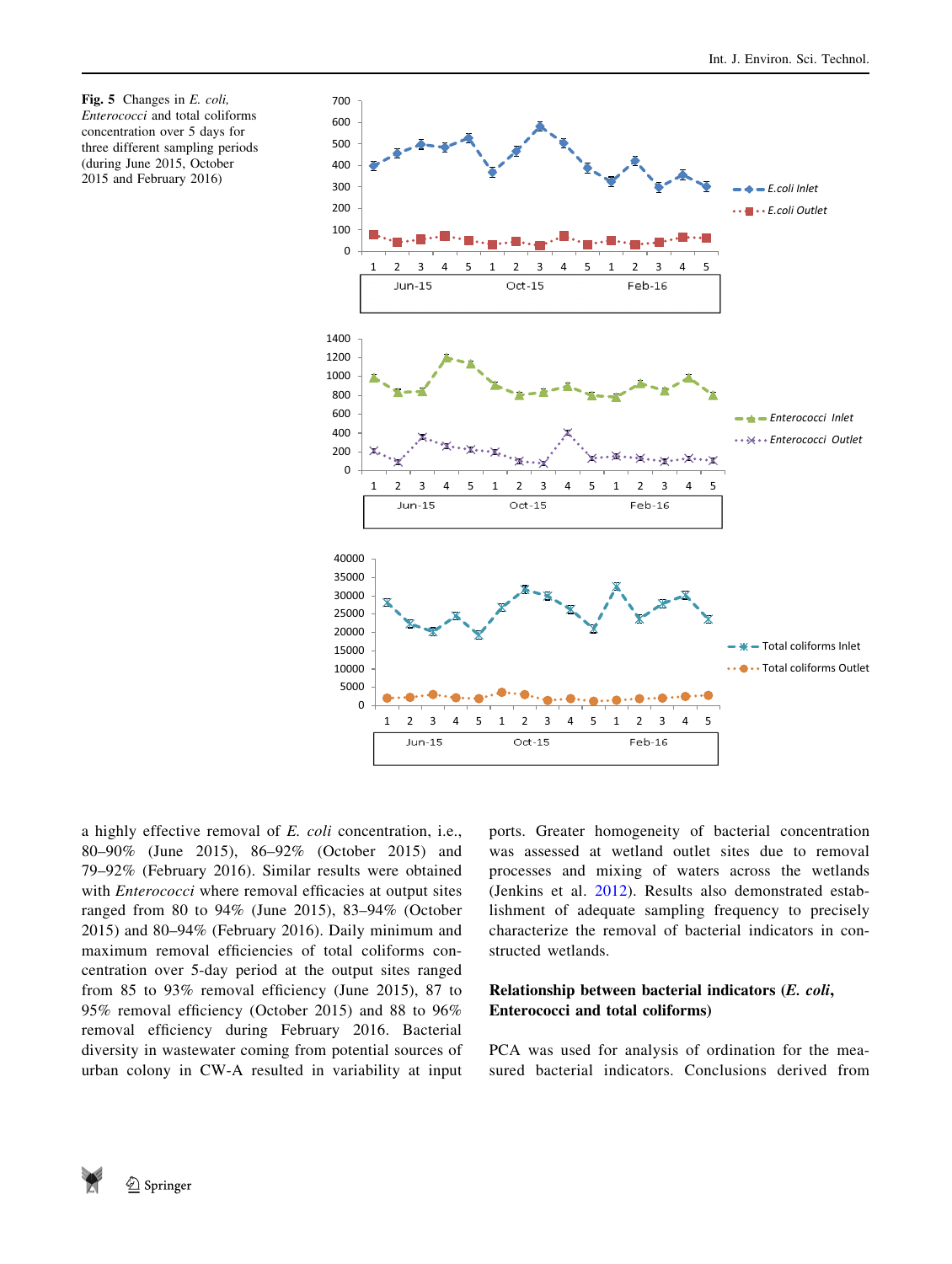three-dimensional figure represent ordination of samples in which three-component analysis of variance was 98.39%, a rather high value. High variability in water quality parameters demonstrated the ordination of samples at inlet ports to form heterogeneous group. Differences in outlet samples might be due to dissimilarities in wetland, displayed efficiency in treatment to homogenize water quality. Removal of bacterial indicators in constructed wetland was also displayed by PCA results (Fig. 6), which showed a clear decrease in



Fig. 6 Water sample ordination from input and output locations of three different wetlands using PCA

Table 3 Pearson correlation coefficients  $(r)$ ,  $p$  values and coefficients of determination  $(R<sup>2</sup>)$  between E. coli,

Enterococci and total coliforms concentration at constructed wetlands input sites

measured parameter gradients toward samples from outlet ports.

Data computed from correlation matrix revealed that only two bacterial indicators were significantly correlated (Table 3). Positive correlation was observed between bacterial indicators  $(E. \text{coli}-Enterococci, r = 0.038;$  $p \lt 0.01$  and E. coli–total coliforms,  $r = 0.142$ ;  $p \lt 0.01$ ) suggesting similar survival characteristics, source of origin and transport dynamics in wastewater. Bacterial indicators displaying positive correlations might due to the enrichment of nutrients playing hardball in the survival of microorganisms in wastewater (Wu et al. [2014](#page-11-0); Rozema et al. [2016\)](#page-10-0).

However, faster settle out of bacterial indicators occurs which are associated with suspended particles in wastewater, then free-floating ones (Spiller et al. [2015\)](#page-10-0). Moreover, results also suggested that in constructed wetlands, bacterial indicators behave as free-floating cells suspended in wastewater rather than sediment particles in water columns. The mechanisms of pathogen removal may be grouped in three broad categories, viz. physical, chemical and biological all operating to bring about pathogen removal and die-off. Various factors responsible for removal of pathogens in wastewater include sedimentation, sunlight, attachment, filtration, predation and severe environmental conditions such as extreme dissolved oxygen and dissolved solids (Kaushal et al. [2016](#page-10-0)). Escherichia coli and coliforms belong to the same family Enterobacteriaceae with evolutionary adaptation to the intestinal tract. Escherichia coli was more susceptible to high pH, can be eliminated in a few days, and thus used as an indicator for

| Variables                             | E. coli     | Enterococci | Total coliforms |
|---------------------------------------|-------------|-------------|-----------------|
| Pearson correlation coefficients (r)  |             |             |                 |
| E. coli                               | 1           | 0.038       | $-0.142$        |
| Enterococci                           | 0.038       | 1           | $-0.208$        |
| Total coliforms                       | $-0.142$    | $-0.208$    | 1               |
| <i>p</i> values                       |             |             |                 |
| E. coli                               | $\mathbf 0$ | 0.881       | 0.575           |
| Enterococci                           | 0.881       | $\bf{0}$    | 0.408           |
| Total coliforms                       | 0.575       | 0.408       | $\bf{0}$        |
| Coefficients of determination $(R^2)$ |             |             |                 |
| E. coli                               | 1           | 0.001       | 0.020           |
| Enterococci                           | 0.001       | 1           | 0.043           |
| Total coliforms                       | 0.020       | 0.043       | 1               |

Values in bold are different from 0 with a significance level alpha  $= 0.05$ 

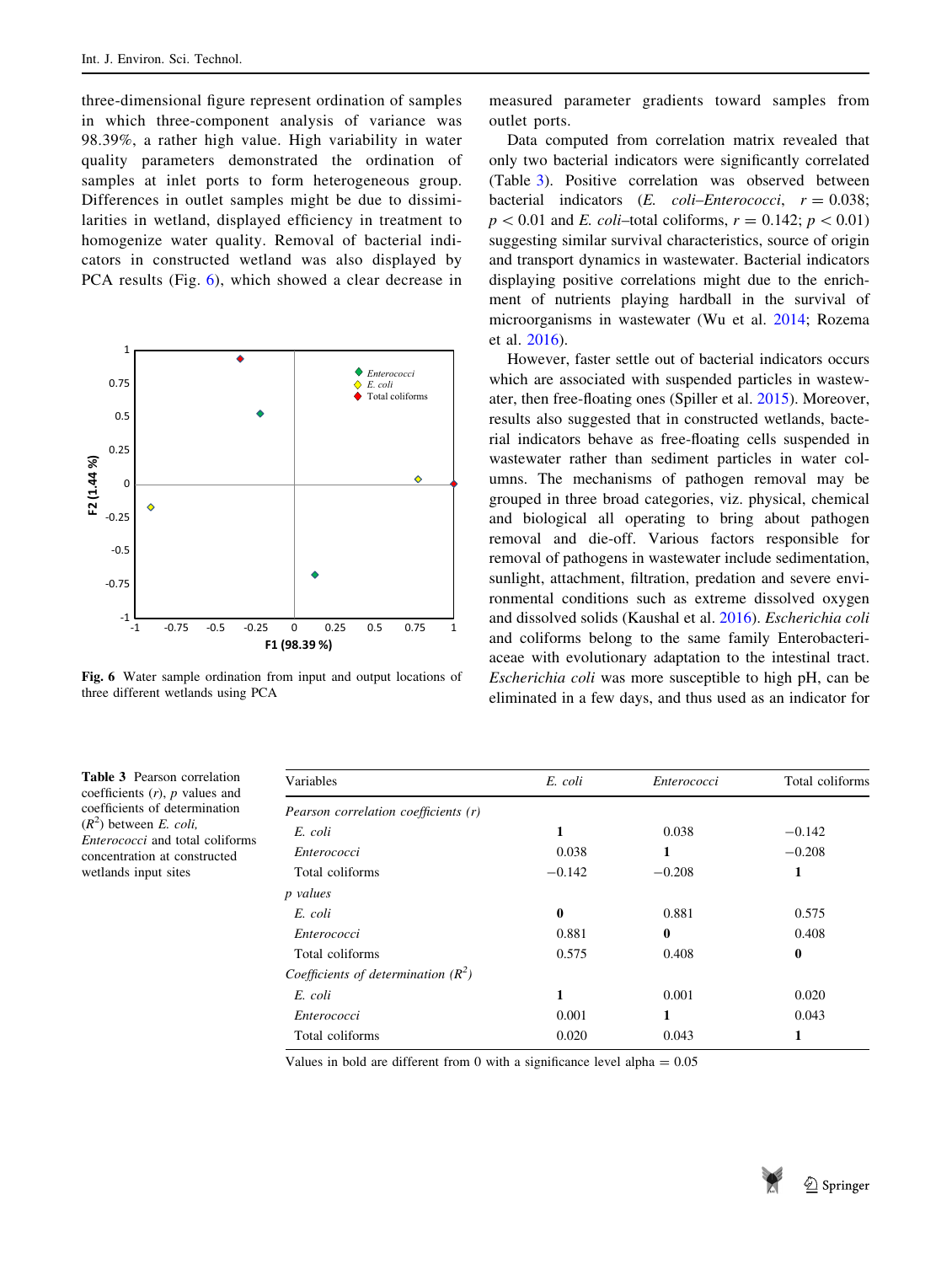treatment efficiencies. Also, natural die-off rates were higher for E. coli than that of total coliforms. Thus, it is recommended that the total coliforms test could be better than using E. coli alone as a pathogen indicator in wastewater. On the other hand, Enterococci removal also is subjected to natural die-off due to longer retention time of water in constructed wetland system. However, increment in E. coli and total coliforms as observed for some months in present investigation may be due to bacterial growth, but the possible discharge of affixed bacteria (devoting to higher numbers) cannot be ruled out. Sunlight has a lethal effect on total coliforms, and the rate of die-off is proportional to the intensity of sunlight (Kaushal et al. [2016\)](#page-10-0) because of detrimental effect of ultraviolet (UV) radiations. However, the die-off of bacteria can slow down with increase in depth of influents as sunlight cannot penetrate deeply enough. Pathogenic microorganisms were removed by filtration which consists of adhesion of smaller particles to large ones. Filtration by the medium (sand, gravel) and attached biofilm has been implied as one of the mechanisms involved in pathogen exclusion in wetlands. Pathogens get adhered (by flagella and fimbriae or pili) on the surface of plants (host tissues) such as Typha latifolia with extensive root system as well as on the inner walls of constructed wetlands and to solid matter like gravel that sinks to the bottom as sediments. Followed by adherence, removal of pathogens occurs by sedimentation as weight of pathogens raised that are attached with suspended solids which finally sink to the bottom resulting in the formation of biofilm. Sedimentation is the most dominating factor responsible for maximum pathogen removal in wastewater due to dormant conditions created by plant roots coverage and released exudates. Predation and competition for nutrients by other heterotrophic bacterial community can also influence pathogens die-off rates.

Constructed wetlands are a cost-effective, environmentally sensitive and technically expedient path to provide reliable and ecologically sound wastewater treatment of urban, rural and industrial areas besides seasonal constraints. Wetlands are simple to construct; operation (gravity operated) and maintenance expenses are also low and required only periodically. In addition to fluctuations tolerance (hydraulic and contaminant loading rates), wetlands also facilitate groundwater recharge, water reuse and recycling contributing a good wildlife habitat and the esthetic intensification of degraded territories. Besides this, CWs are also proved to be highly efficient in removing organic material, pesticides, heavy metals, BOD, TSS, N, P and waterborne pathogens. However, there are certain constraints associated with CWs treatment technologies as

they generally crave larger land areas (depending on the design) and require larger retention time than conventional systems. Seasonal responses greatly influence wetland treatment efficiencies, including heavy rainfall and drought. In present study, clogging occurred eventually in all the three CWs which becomes major problem and needs to be fixed on regular basis. Also, improperly designed and implemented CWs may expose the odor of the wastewater. Sometimes phosphorus removal seems to be notably poor in many CWs system due to reduced oxygenation in root zone of slow-moving waters. Besides all, these CWs may also accrue many pollutants in addition to sediments that have a natural affinity for solids such as heavy metals.

Though, wastewater treatment technologies using CWs are drawing ample attention worldwide, especially in developing countries where conventional techniques are not practicable. Depending on the structure of CWs and its configuration, obstacles may emerge that can be held in further research progress until a satisfactory discharge quality is achieved, so that short-lived disorders do not invent severe problems with the removal mechanisms. Future research should also be progressed that must comply with applicable discharge standards of wastewater from different sources. Besides, this future research should also focus on removal of pathogens in water that is recirculated, biochemical effect by microorganisms to treat wastewater with heavy metal concentrations, controlling hydraulic conditions and restoration of technology. Long-term performance of CWs should also be limelight in future investigation as there is not much information available. Recreation of concentrated hazardous materials in CWs is also pinpoint at the end of its useful life as it is not an inert element of the environment but rather a hazardous waste disposal spot.

# Conclusion

Constructed wetlands, an economical and environmentalfriendly technology, are sole source and capable of treating wastewater (rural, urban and industrial) through inexpensive means and reduced impact on the environment. These complex systems involve variable physical, chemical and biological transformations taking place in ostensibly random or systemized tone. Despite low cost, constructed wetlands are also highly efficient treatment systems which work round the hour irrespective of seasonal and other climatic variations.

In present investigation, three bacterial (E. coli, Enterococci and total coliforms) indicator organisms were

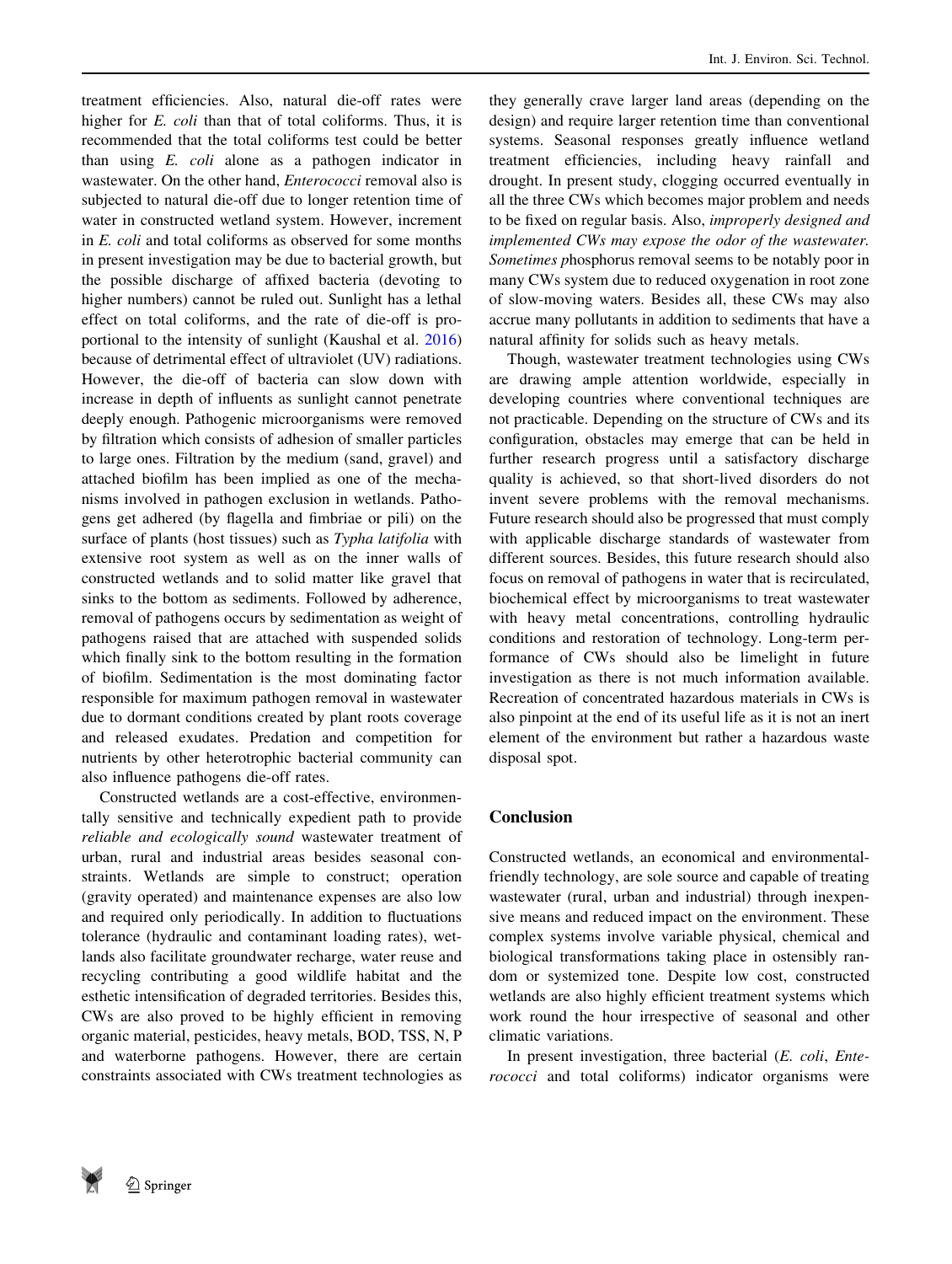<span id="page-10-0"></span>considered in all types of wastewater irrespective of their point of origin. Results displayed that all the wastewater sources (rural, urban and industrial) contain high levels of bacterial indicators. All the three constructed wetlands (CW-A, CW-B and CW-C) produced significantly higher bacterial indicator (E. coli, Enterococci and total coliforms) removal throughout the study period (varies from 66 to 94%). During shorter temporal scales in CW-C, outlet ports displayed a highly effective removal of E. coli concentration (79–92%), Enterococci (80–94%) and total coliforms (85–96%) over 5-day period of investigations. Positive correlations between bacterial indicators were also observed despite seasonal variations and other environmental conditions. Promise of removing pathogens with esthetically pleasing environment was offered by all three wetlands, but possibility of re-entering the pathogens in water table was always there for which work can be done on the survival of microbiological contaminants in wetlands.

Thus, our constructed wetlands are proven to be efficient treatment substitute for diminishing and inactivation of pathogens in wastewaters originating from rural, urban and industrial sources. Moreover, our constructed wetlands works largely on rule of thumb for demonstrating highly effective results during whole year against the variable temperatures and other seasonal circumstances. The overall study therefore appeals the use for constructed wetlands for treatment of rural, urban and industrial wastewaters and can assist the restoration of our multifunctional ecological systems.

Acknowledgements Authors acknowledge Water4Crops (EU) and Department of Biotechnology (DBT), Govt. of India, 'integrating biotreated wastewater reuse and valorization with enhanced water use efficiency to support the Green Economy in Europe and India' for financial support to carry out this work.

#### Compliance with ethical standards

Conflict of interest Authors declare no conflict of interest.

### References

- APHA (2005) Standard methods for the examination of water and wastewater, 21st edn. APHA, AWWA, WEF, Washington
- Ashraf MA (2015) Persistent organic pollutants (POPs): a global issue, a global challenge. Environ Sci Pollut Res. doi[:10.1007/](http://dx.doi.org/10.1007/s11356-015-5225-9) [s11356-015-5225-9](http://dx.doi.org/10.1007/s11356-015-5225-9)
- Auvinen H, Laing GD, Meers E, Diederik P, Rousseau L (2016) Constructed wetlands treating municipal and agricultural wastewater—an overview for Flanders, Belgium. In: Vymazal J (ed) Natural and constructed wetlands: nutrients, heavy metals and energy cycling, and flow, Springer, Cham, pp 179–207
- Chen W, Wu L, Frankenberger WT, Chang AC (2008) Soil enzyme activities of long-term reclaimed wastewater-irrigated soils. J Environ Qual 37:36–42
- Diaz FJ, O'Geen AT, Dahlgren RA (2010) Efficacy of constructed wetlands for removal of bacterial contamination from agricultural return flows. Agric Water Manag 97:1813–1821
- Dolan T, Parsons D, Howsam P, Whelan M, Varga L (2014) Identifying adaptation options and constraints: the role of agronomist knowledge in catchment management strategy. Water Res Manag 28:511–526
- Harmel RD, Wagner KL, Gentry TJ, Karthikeyan R, Dozier M, Coufal C (2013) Impact of poultry litter application and land use on E. coli runoff from small agricultural watersheds. Biol Eng Trans 6:3–16
- Jenkins MB, Endale DM, Fisher DS, Adams MA, Lowrance R, Newton GL, Vellidis G (2012) Survival dynamics of fecal bacteria in ponds in agricultural watersheds of the Piedmont and Coastal Plain of Georgia. Water Res 46:176–186
- Jenkins MB, Adams MP, Endale DM, Fisher DS, Lowrance R, Newton GL, Vellidis G (2015) Storm flow dynamics and loads of fecal bacteria associated withponds in southern piedmont and coastal plain watersheds with animal agriculture. Agric Water Manag 148:97–105
- Kaushal M, Wani SP, Patil MD, Datta A (2016) Monitoring efficacy of constructed wetland for treating domestic effluent—microbiological approach. Curr Sci 110:1710–1715
- Li P, Qian H, Wu J (2013) Assessment of groundwater quality for irrigation purposes and identification of hydrogeochemical evolution mechanisms in Pengyang County, China. Environ Earth Sci 69:2221–2225
- Li P, Wu J, Qian H, Zhang Y, Yang N, Jing L, Yu P (2016) Hydrogeochemical characterization of groundwater in and around a wastewater irrigated forest in the southeastern edge of the Tengger Desert, Northwest China. Exposure Health 8:331–348
- Lopez A, Pollice A, Laera G, Lonigro A, Rubino P (2010) Membrane filtration of municipal wastewater effluents for implementing agricultural reuse in Southern Italy. Water Sci Technol 625:1121–1128
- Maestre-Valero JF, Martinez-Alvarez V, Nicolas E (2013) Physical, chemical and microbiological effects of suspended shade cloth covers on stored water for irrigation. Agric Water Manag 118:70–78
- Paranychianakis NV, Salgot M, Snyder SA, Angelakis AM (2015) Quality criteria for recycled wastewater effluent in EU-countries: need for a uniform approach. Crit Rev Environ Sci Technol 45:1409–1468
- Rozema ER, Andrew CV, Jeff DW, Aleksandra D, Youbin Z, Ali M, Robert JG (2016) Constructed wetlands for agricultural wastewater treatment in North-eastern North America: a review. Water 8:173
- Spiller M, Brian SM, Roger AFS, Jeffrey PJ (2015) Integrating process and factor understanding of environmental innovation by water utilities. Water Res Manag 29:1979–1993
- Vivaldi GA, Camposeo S, Rubino P, Lonigro A (2013) Microbial impact of different types of municipal wastewaters used to irrigate nectarines in Southern Italy. Agric Ecosyst Environ 181:50–57
- Vymazal J (2005) Removal of enteric bacteria in constructed treatment wetlands with emergent macrophytes: a review. J Environ Sci Health 40:1355–1367
- Wahyuni EA (2015) The influence of pH characteristics on the occurence of coliform bacteria in madura strait. Procedia Environ Sci 23:130–135